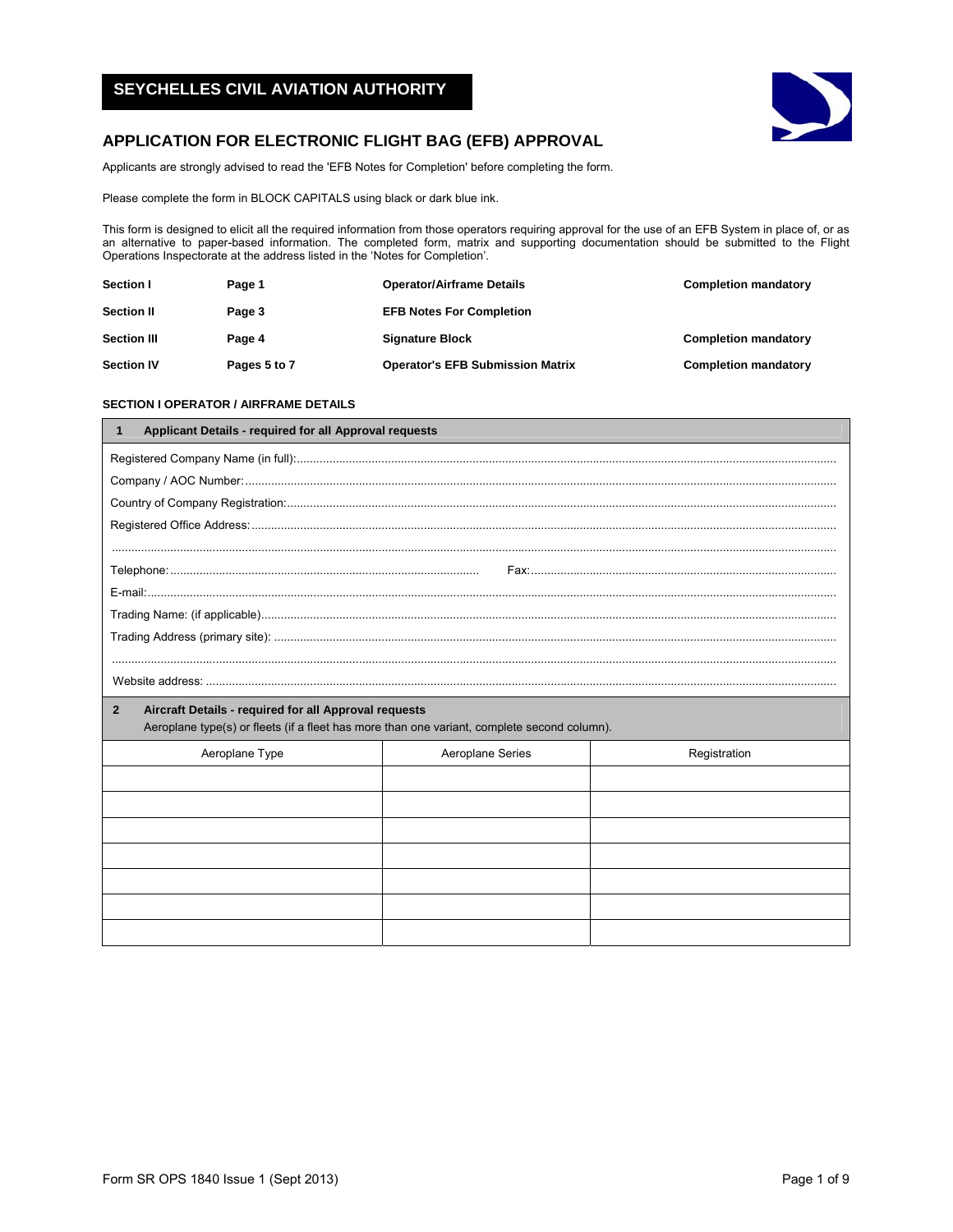| 3<br><b>Systems Description</b>                                                         |                                                                                                                                           |
|-----------------------------------------------------------------------------------------|-------------------------------------------------------------------------------------------------------------------------------------------|
| Computing Device hardware specification (Type / Model) &<br>Manufacturer                |                                                                                                                                           |
| Operating System specification & Manufacturer                                           |                                                                                                                                           |
| Data connectivity with other aircraft systems                                           |                                                                                                                                           |
| Mounting device details                                                                 |                                                                                                                                           |
| Tasks to be performed by the EFB                                                        |                                                                                                                                           |
| Aircraft Performance Applications                                                       | <b>YES</b><br>NO.<br>If YES list performance modules that are required to be used:                                                        |
| <b>Electronic Manuals and Documents</b>                                                 | <b>YES</b><br>NO.<br>If YES list electronic manuals and documents to be loaded:                                                           |
| <b>Electronic Navigation</b><br>Charts without display of<br>aircraft/own-ship position | YESI I<br>$NO$   (If YES = Type B software application.)                                                                                  |
| <b>Electronic Navigation</b><br>Charts with display of<br>aircraft/own-ship position    | YES<br>$NO$ $\vert$<br>(If YES = Type C software application.)                                                                            |
| <b>Electronic Checklist</b>                                                             | NO<br>$\overline{Y}$ ES $\Gamma$                                                                                                          |
| <b>Electronic Aircraft</b><br><b>Technical Log</b>                                      | [If the ATL is used to fulfil the EU-OPS 1.1071 requirements it must be<br>compliant with Part M paragraph M.A.306]<br><b>YES</b><br>NO I |
| Airport Moving Map Display (AMMD) with ownship<br>ä,<br>position                        | YES <sub>I</sub><br><b>NO</b>                                                                                                             |
| Administrator and user selectable options (Give Details)                                |                                                                                                                                           |
| <b>Hardware Class</b>                                                                   | CLASS $1 \square$ CLASS $2 \square$<br>CLASS 3 $\square$                                                                                  |
|                                                                                         | Note: Class 2 and 3 require Airworthiness approval. Attach AFM supplement<br>or STC as applicable.                                        |
| Software type                                                                           | $\Box$ TYPE C<br>TYPE A<br>TYPE B                                                                                                         |
| Data transfer                                                                           | CD/DVD<br><b>USB</b><br>Bluetooth<br>Firewire [<br>Serial  <br>Wifi + $3G$<br>Parallel<br>Wifi                                            |
| Usage of EFB                                                                            | Flight Crew  <br>Cabin Crew $\Box$<br>Ground only $\Box$<br>Cruise only<br>All phases of flight                                           |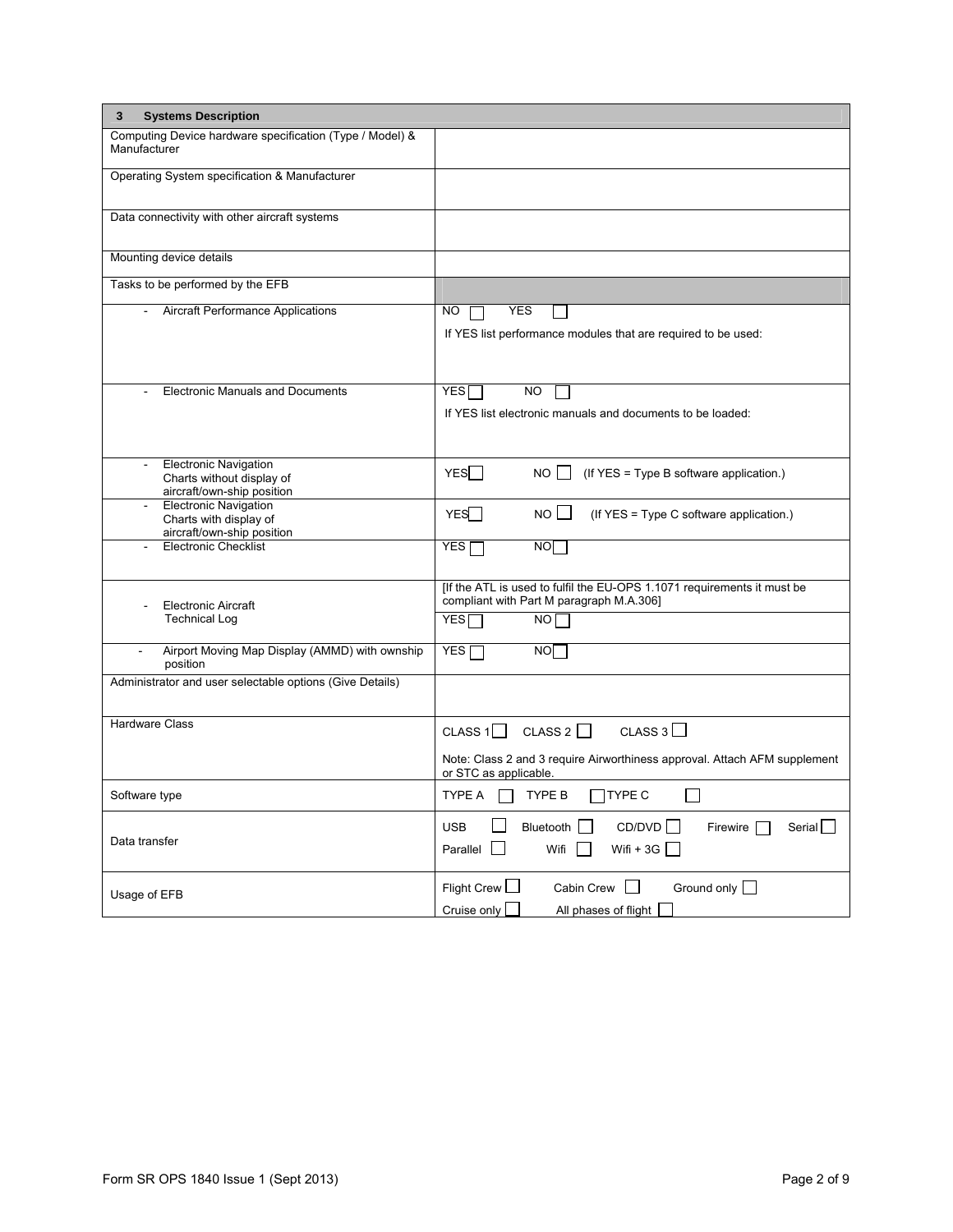#### **SECTION II FEB NOTES FOR COMPLETION**

# **1 Applicability**

Applications from operators to use an EFB system will be considered on a case by case basis.

SCAA will grant an operational approval to the applicant operator when the operator has shown compliance with the relevant sections of AMC 20-25.

The operator is required to conduct an operational evaluation test prior the start of operation and submit a final EFB operational report to SCAA.

System demonstration and operational evaluation will have to be demonstrated on the ground and/or during a simulator session and/or an observation flight. This would depend on the intended use of the EFB System.

Mounting devices, Class 2 and 3 EFBs require Airworthiness approval. The Airworthiness Section will evaluate all maintenance/airworthiness factors and advise the Flight Operations Inspectorate when Airworthiness approval has been granted.

Type A applications hosted in Class 1 EFB can be used by properly trained pilots when exercising their privileges and without the need for any notification or application for operational approval. In all other cases, before using an application hosted on EFB, operators shall apply to the SCAA for operational approval. The evaluation will be conducted when the system is based on a class 1 or 2 EFB and only hosts:

## (a) Type A applications; and/or

- (b) Type B applications belonging to the list hereafter:
	- (i) Document Browser displaying the following documents, interactive or not, or not in pre-composed format, and not driven by sensed aircraft parameters:
		- The manuals and additional information and forms required to be carried by
		- Regulations such as:
		- The Operations Manual (including the MEL and CDL);
		- Aircraft Flight Manual/Supplements;
		- The Operational Flight Plan;
		- The aircraft continuing airworthiness records, including the technical Log;
		- Meteorological information including with graphical interpretation;
		- ATS Flight Plan;
		- NOTAMs and AIS briefing information;

(ii) Electronic aeronautical chart applications including en-route, area, approach, and airport surface maps including panning, zooming, scrolling, and rotation, centring and page turning but without display of aircraft/own-ship position.

(iii) Applications that make use of the Internet and/or other aircraft operational communications (AAC) or company maintenancespecific data links to collect, process, and then disseminate data for uses such as spare parts and budget management, spares/inventory control, unscheduled maintenance scheduling, etc.

(iv) Cabin-mounted video and aircraft exterior surveillance camera displays.

#### **2 Operator's EFB Submissions Matrix**

The application form and matrix must be completed with the support of EASA NPA 2012-02.

Applicants should complete Column 4 of this matrix in full. A completed matrix and application form must be completed for different aircraft types and/or EFB model computing device.

All relevant documentation must be submitted in paper format. These should include:

- Applicable extracts from the Operations Manual Parts A, B, D, Compliance Monitoring Manual and MEL; Note: Instead, a dedicated 'EFB Policy and Procedures Manual' can be created to include all EFB relevant information, policies and procedures. This manual will then be considered as part of the Operations Manual suite of documentation. The manual must be first approved by the Respective PH and Compliance Monitoring Manager.
- EMI demonstration report;
- **Environment testing;**
- Details of Operational Risk Analysis conducted;
- Validation result for Type B software applications;
- AFM supplement and/or STC as applicable for mounting device, Class 2 and Class 3 EFBs;
- Amendments to maintenance programme where applicable;
- Instructions for continued Airworthiness when applicable;
- Aircraft Maintenance Manual Supplement when applicable.

The forms must be signed by the responsible Post Holder and when stated by the Quality Manager.

**Failure to complete the EFB Submissions Matrix may result in a delay in processing your application.**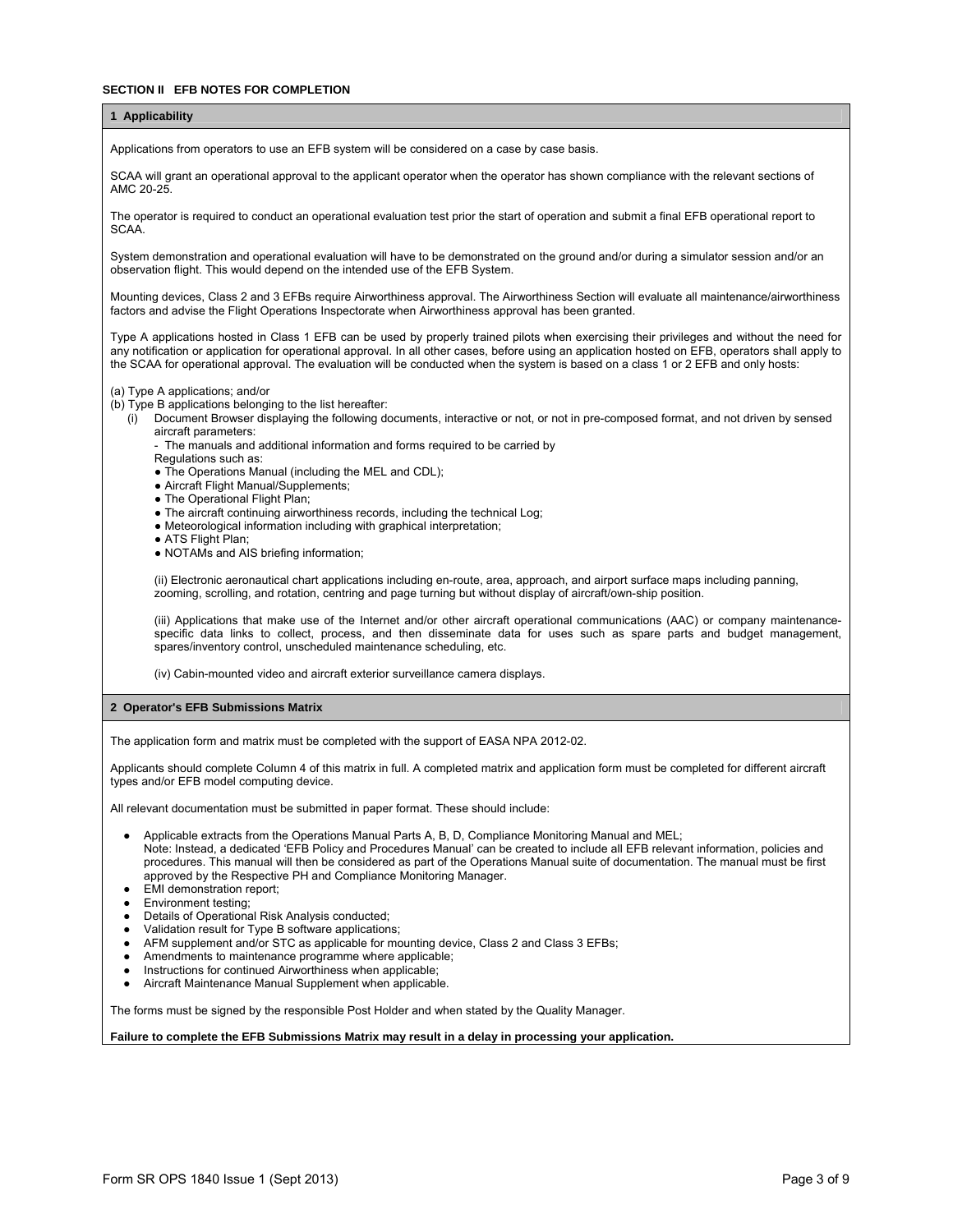## **3 Documents to be included with the application**

Copies of all documents referred to in Column 4 of the matrix should be included when returning the completed application form to the Seychelles Civil Aviation Authority. Original documents should not be sent, photocopies are sufficient. Do not send complete manuals, only the relevant sections/pages will be required.

**Failure to include all relevant documentation may result in a delay in processing your application.**

### **4 Submissions and Enquiries**

Seychelles Civil Aviation Authority **Tel : +248 438 4271**<br>Safety Regulation **Tel : +248 438 4269** Flight Operations and Flight Crew Licensing Inspectorate E-mail: ops@scaa.sc Seychelles International Airport P.O Box 181 Victoria Seychelles

Address for submissions:  $\blacksquare$ 

Fax: +248 438 4269

## **SECTION III SIGNATURE BLOCK**

| Please note that a minimum of 60 working days will normally be required to process and issue an EFB approval - if data is missing or |
|--------------------------------------------------------------------------------------------------------------------------------------|
| omitted the process may take considerably longer.                                                                                    |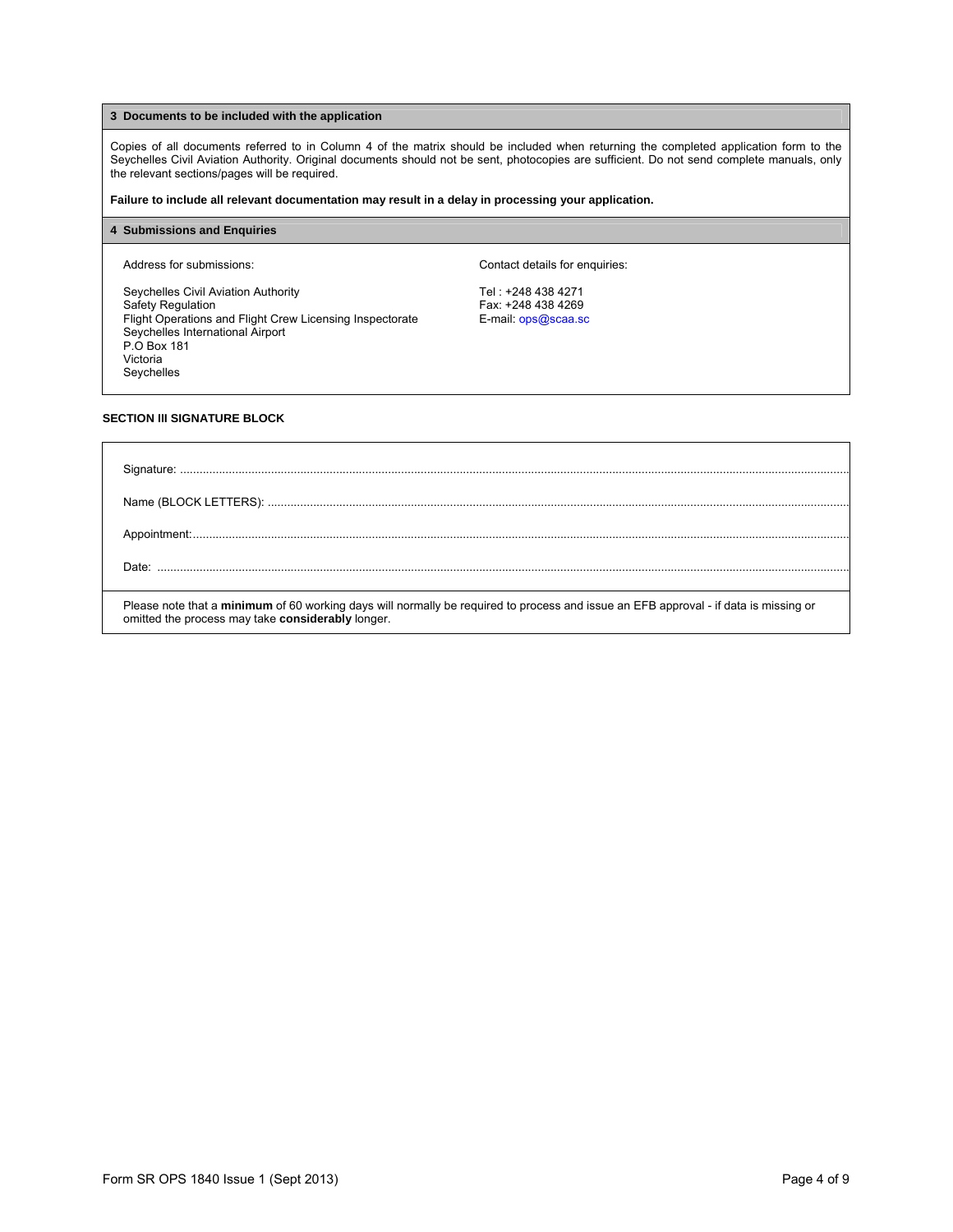#### **SECTION IV APPLICANT'S EFB SUBMISSIONS MATRIX**

| <b>Main Heading</b>                                            | Expanded areas to be addressed by<br>application                                                                                                 | Sub-requirement | <b>Operator's Operations Manual</b><br><b>Reference or Document Reference</b> |
|----------------------------------------------------------------|--------------------------------------------------------------------------------------------------------------------------------------------------|-----------------|-------------------------------------------------------------------------------|
| <b>1.0 Airworthiness Certification</b><br><b>Documentation</b> | Approval of Installation and Hardware Aircraft Type Definition,<br>Major/Minor Modification, Supplemental Type Certificate, Service<br>Bulletin) |                 |                                                                               |
|                                                                | AFM/AFM Supplement Reference for Class<br>2 & Class 3 EFB                                                                                        |                 |                                                                               |
|                                                                | Instructions for Continued Airworthiness<br>Aircraft Maintenance Programme                                                                       |                 |                                                                               |
|                                                                | for Class 2 & Class 3 EFB                                                                                                                        |                 |                                                                               |
| 2.0 Equipment Safety Compliance<br><b>Statements</b>           | Computing device internal power supply and<br>battery specification                                                                              |                 |                                                                               |
|                                                                | Compliance demonstration for Lithium<br>batteries                                                                                                |                 |                                                                               |
|                                                                | Is onboard power supply to be used<br>(including battery charging)?                                                                              |                 |                                                                               |
|                                                                | How long is the expected battery time without charge:                                                                                            |                 |                                                                               |
|                                                                | Is the aircraft power source certified to be used In-flight and/or<br>on Ground                                                                  |                 |                                                                               |
|                                                                | Rapid depressurisation test results for the EFB computing device                                                                                 |                 |                                                                               |
|                                                                | Electromagnetic Interference (EMI) test results for the EFB<br>computing device                                                                  |                 |                                                                               |
| 3.0 EFB Administrator (EFBA)                                   | EFBA reporting to FOPH                                                                                                                           |                 |                                                                               |
|                                                                | Training and Qualifications of EFBA                                                                                                              |                 |                                                                               |
|                                                                | Responsibilities of EFBA                                                                                                                         |                 |                                                                               |
|                                                                | EFB Policy & Procedures Manual?                                                                                                                  |                 |                                                                               |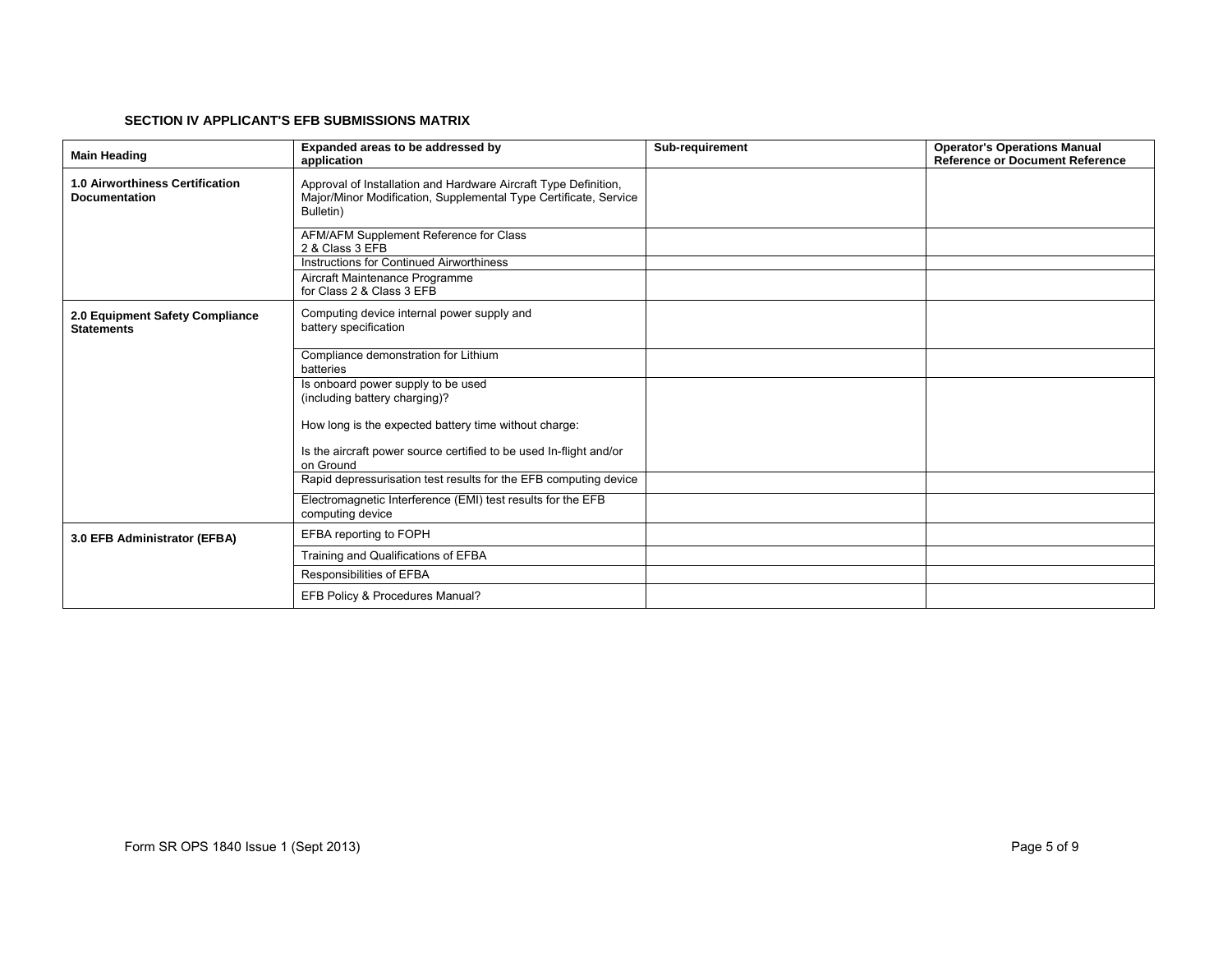| <b>Main Heading</b>          | Expanded areas to be addressed by<br>application                                       | Sub-requirement                                                                                                                                         | <b>Operator's Operations Manual</b><br><b>Reference or Document Reference</b> |
|------------------------------|----------------------------------------------------------------------------------------|---------------------------------------------------------------------------------------------------------------------------------------------------------|-------------------------------------------------------------------------------|
| 4.0 Operations Manual        | OM Part B, AFM, FCOM, MEL, Checklists, and/or EFB Policy &<br><b>Procedures Manual</b> | Limitations<br>$\bullet$                                                                                                                                |                                                                               |
|                              |                                                                                        | Crew operating procedures during pre-flight<br>$\bullet$<br>and all other phases of the flight                                                          |                                                                               |
|                              |                                                                                        | Operating procedures requiring crew to<br>crosschecks and to verify safety-critical data                                                                |                                                                               |
|                              |                                                                                        | Method used to keep crew aware of EFB<br>$\bullet$<br>software and database revisions                                                                   |                                                                               |
|                              |                                                                                        | Crew procedures to verify revision status of<br>software and database revisions                                                                         |                                                                               |
|                              |                                                                                        | Procedures to mitigate and/or control workload<br>$\bullet$                                                                                             |                                                                               |
|                              |                                                                                        | Contingency, Normal and abnormal<br>procedures for EFB failures                                                                                         |                                                                               |
|                              |                                                                                        | Where is hardware/software systems<br>description promulgated to the crew?                                                                              |                                                                               |
|                              |                                                                                        | Dispatch with inoperative EFB elements (MEL<br>$\bullet$<br>or Operations Manual)                                                                       |                                                                               |
|                              |                                                                                        | Crew procedures for safe stowage and<br>security                                                                                                        |                                                                               |
|                              |                                                                                        | Are applications intended to use an electronic<br>signature process (such as: Loadsheet,<br>Operational Flight Plan, NOTOC, Aircraft<br>Technical Log)? |                                                                               |
| 5.0 Human Factors Assessment | Legibility of text under the full range of lighting conditions                         |                                                                                                                                                         |                                                                               |
|                              | Input devices                                                                          |                                                                                                                                                         |                                                                               |
|                              | Messages and use of colours                                                            |                                                                                                                                                         |                                                                               |
|                              | System error messages                                                                  |                                                                                                                                                         |                                                                               |
|                              | Data entry screening and error messages                                                |                                                                                                                                                         |                                                                               |
|                              | User errors                                                                            |                                                                                                                                                         |                                                                               |
|                              | Identification of failure modes                                                        |                                                                                                                                                         |                                                                               |
|                              | Responsiveness of application                                                          |                                                                                                                                                         |                                                                               |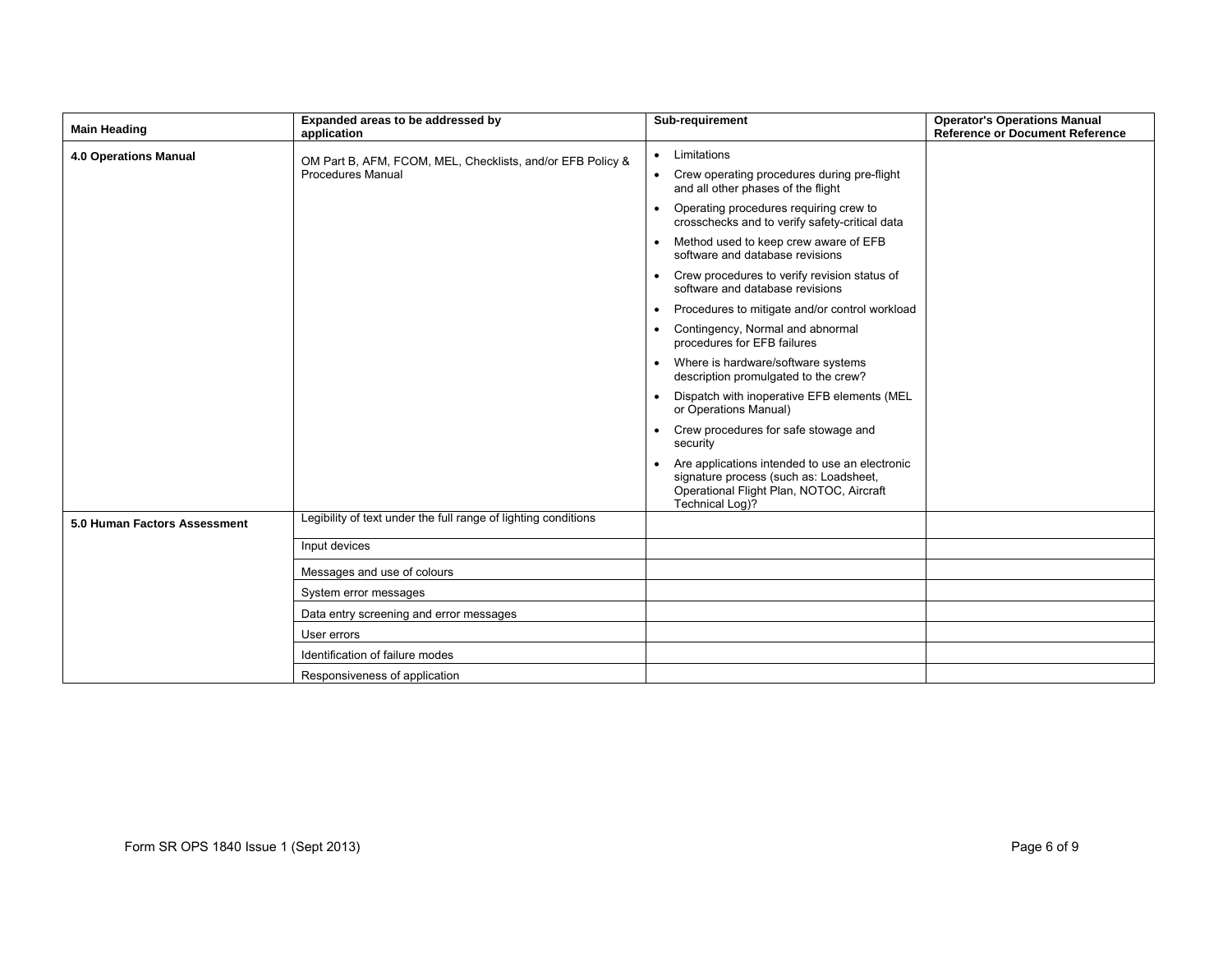| <b>Main Heading</b>                                                     | Expanded areas to be addressed by<br>application                                                                                                                          | Sub-requirement                                                   | <b>Operator's Operations Manual</b><br><b>Reference or Document Reference</b> |
|-------------------------------------------------------------------------|---------------------------------------------------------------------------------------------------------------------------------------------------------------------------|-------------------------------------------------------------------|-------------------------------------------------------------------------------|
| 6.0 Detailed Safety Case Submission                                     | Details of Operational Risk Analysis conducted with appropriate<br>mitigations. Should include (as applicable) but not limited to:                                        | • Partial/total failures of the EFB                               |                                                                               |
|                                                                         |                                                                                                                                                                           | • Loss of data and corrupt/erroneous outputs;                     |                                                                               |
|                                                                         |                                                                                                                                                                           | • Sudden loss of cabin pressure (decompression);                  |                                                                               |
|                                                                         |                                                                                                                                                                           | • Distraction of pilots during ground manoeuvring<br>or in fight; |                                                                               |
|                                                                         |                                                                                                                                                                           | • Use of incorrect performance data;                              |                                                                               |
|                                                                         |                                                                                                                                                                           | • Failure of EFB resulting in smoke/fumes;                        |                                                                               |
|                                                                         |                                                                                                                                                                           | • EMI interference from charging or operational<br>use;           |                                                                               |
|                                                                         |                                                                                                                                                                           | • EFB becomes dismounted:                                         |                                                                               |
|                                                                         |                                                                                                                                                                           | • Breakdown of cockpit power supply;                              |                                                                               |
|                                                                         |                                                                                                                                                                           | • Viruses and security                                            |                                                                               |
| 7.0 OM Part D - (Crew & Ops Ground<br><b>Staff Training Programmes)</b> | Initial training programmes methods and/or media. To include<br>adequate documentation, hands-on practice, CRM, normal,<br>abnormal, emergency and contingency procedures |                                                                   |                                                                               |
|                                                                         | Recurrent training and checking; and integration with OPCs                                                                                                                |                                                                   |                                                                               |
|                                                                         | Certification of training and record keeping                                                                                                                              |                                                                   |                                                                               |
| 8.0 Hardware Management<br><b>Procedures</b>                            | Repair, maintenance and stock control. Documentation should<br>include procedures for the control of hardware, spare units and<br>stocks of components and peripherals    |                                                                   |                                                                               |
|                                                                         | Stowage arrangements                                                                                                                                                      |                                                                   |                                                                               |
|                                                                         | System security                                                                                                                                                           |                                                                   |                                                                               |
|                                                                         | Hardware modification and upgrade                                                                                                                                         |                                                                   |                                                                               |
|                                                                         | Adequate procedures to prevent operational use prior to re-<br>approval if the original system specification is modified                                                  |                                                                   |                                                                               |
| 9.0 Software Management Procedures                                      | Tracking of revisions status of software and data installed in<br>each hardware unit                                                                                      |                                                                   |                                                                               |
|                                                                         | Controlled documented procedures for the control of installed<br>software                                                                                                 |                                                                   |                                                                               |
|                                                                         | Access rights to install or modify software limited to an<br>appropriate number of personnel                                                                              |                                                                   |                                                                               |
|                                                                         | Adequate controls and limitations on user access to modifiable<br>system settings                                                                                         |                                                                   |                                                                               |
|                                                                         | Adequate controls to prevent user corruption of operating<br>systems and software applications                                                                            |                                                                   |                                                                               |
|                                                                         | Adequate security measures to prevent system degradation,<br>viruses, and unauthorised access?                                                                            |                                                                   |                                                                               |
|                                                                         | Procedures to verify whether software changes/upgrades affect<br>the original system specification?                                                                       |                                                                   |                                                                               |
|                                                                         | Adequate procedures to prevent operational use prior to re-<br>approval if the original system specification is modified                                                  |                                                                   |                                                                               |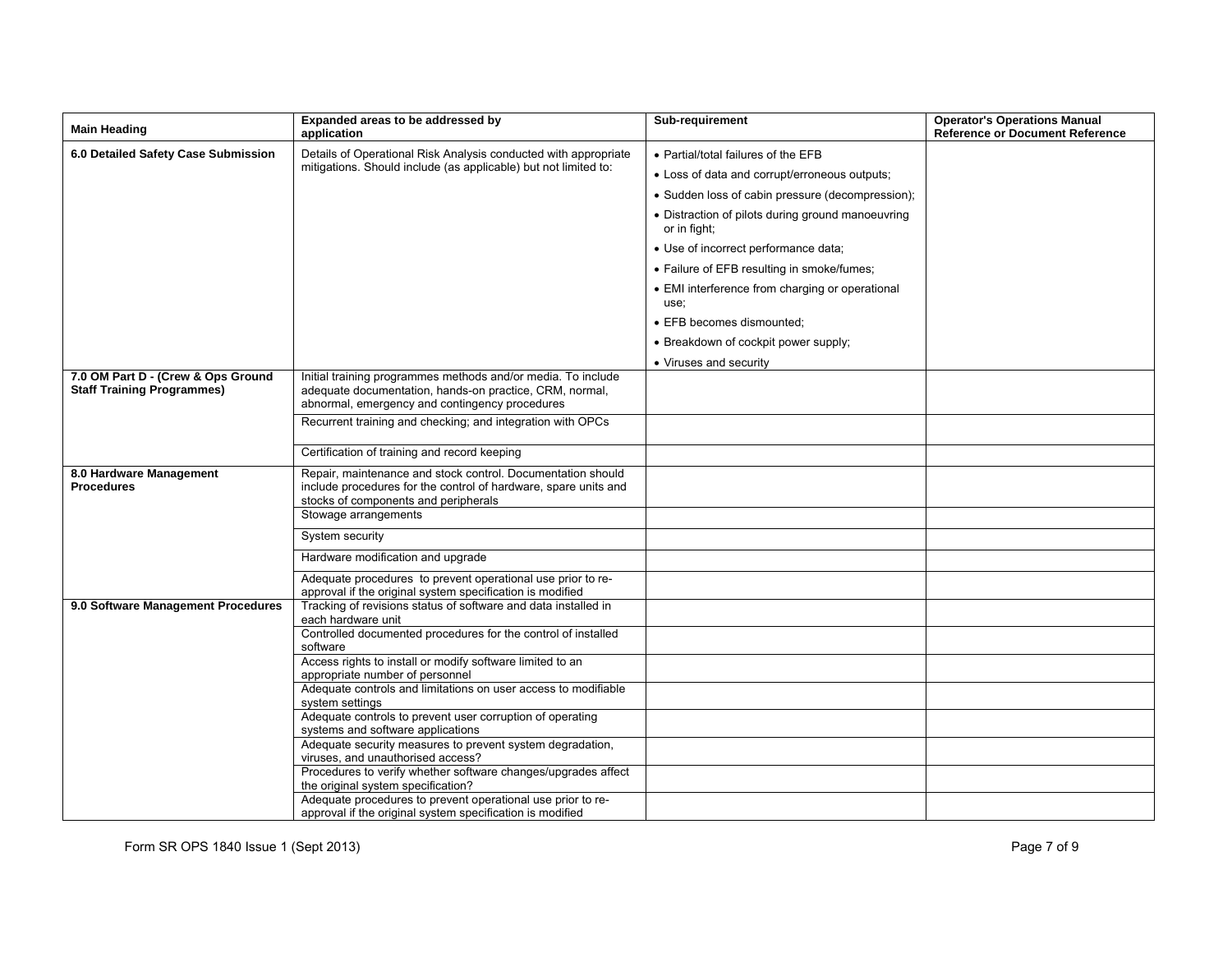| <b>Main Heading</b>                                                   | Expanded areas to be addressed by                                                                                                    | Sub-requirement | <b>Operator's Operations Manual</b>    |
|-----------------------------------------------------------------------|--------------------------------------------------------------------------------------------------------------------------------------|-----------------|----------------------------------------|
|                                                                       | application                                                                                                                          |                 | <b>Reference or Document Reference</b> |
| 11. Quality Management System<br>Compliance with EU-OPS 1.035         | EFB system quality assurance integrated in the Quality System                                                                        |                 |                                        |
|                                                                       | Audits of external and outsourced providers connected with the                                                                       |                 |                                        |
|                                                                       | EFB system<br>procedures to include periodic verification of data validity                                                           |                 |                                        |
|                                                                       |                                                                                                                                      |                 |                                        |
|                                                                       | Reporting/feedback system for system faults and errors and a<br>robust response procedure                                            |                 |                                        |
|                                                                       | Feedback reports to be integrated with air safety reporting                                                                          |                 |                                        |
|                                                                       | Response to audit findings                                                                                                           |                 |                                        |
| 12. Operational Evaluation                                            | Evaluation test                                                                                                                      |                 |                                        |
|                                                                       | Timetable to be realistic                                                                                                            |                 |                                        |
|                                                                       | Adequate EFB training would need to be completed prior to the<br>evaluation                                                          |                 |                                        |
|                                                                       | Provision to suspend or modify the evaluation in the event of<br>safety-critical deficiencies                                        |                 |                                        |
|                                                                       | Proposal for the initial retention of paper backup                                                                                   |                 |                                        |
| <b>Ground school training</b>                                         | Syllabus should follow guidelines in EU-OPS, in particular<br>Subpart E (should also include all the items in paragraph 6<br>above). |                 |                                        |
| Flight crew qualification and training<br>(simulator/flight training) | Syllabus should follow guidelines in EU-OPS, in particular<br>Subpart E.                                                             |                 |                                        |
|                                                                       | Initial qualification requirements.                                                                                                  |                 |                                        |
|                                                                       | Recurrent/revalidation requirements.                                                                                                 |                 |                                        |
|                                                                       | Recency requirements.                                                                                                                |                 |                                        |